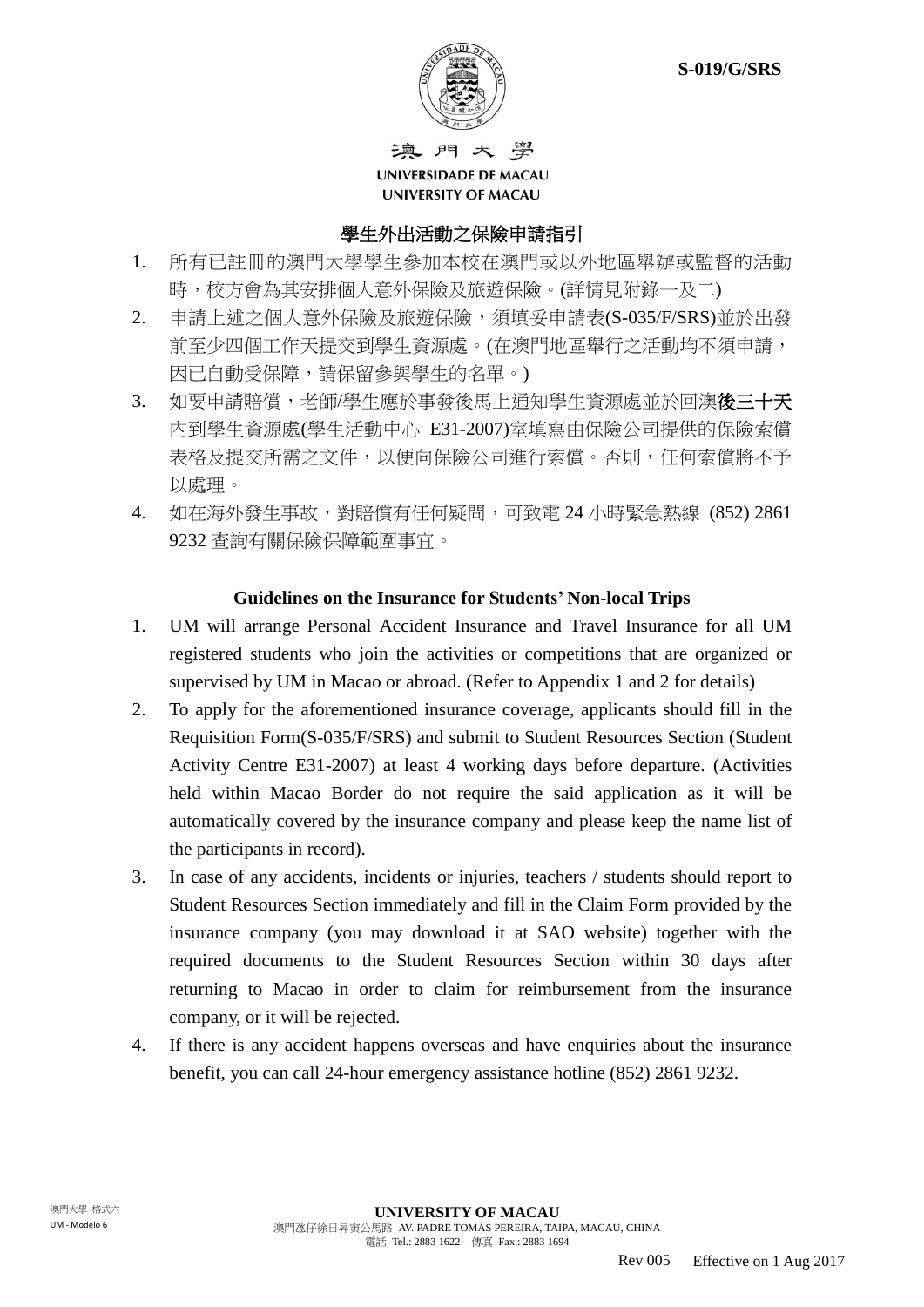

澳門大學 UNIVERSIDADE DE MACAU UNIVERSITY OF MACAU

## **Students' Personal Accident Insurance Benefit**

# 學生個人意外保險保障範圍說明

**Appendix 1**

| <b>Benefit</b><br>保障範圍                                                                                                                                                                                                                                                   | <b>Maximum Benefits</b><br>最高賠償額<br>(MOP) |
|--------------------------------------------------------------------------------------------------------------------------------------------------------------------------------------------------------------------------------------------------------------------------|-------------------------------------------|
| 1. Accident Death of the Insured Person<br>受保人之人身意外                                                                                                                                                                                                                      | 500,000                                   |
| 2. Permanent Disablement of the Insured Person<br>(including 2nd and 3rd degree burns)<br>受保人永久傷殘 (包括二級和三級燒傷)                                                                                                                                                            | 500,000                                   |
| 3. Accidental Medical Expense Incurred by the Insured Person<br>受保人因意外所構成的醫療費用<br>- Chinese Physician Consultation maximum claim<br>MOP150/visit/day:<br>Limit 20% of maximum benefit limit, i.e. max. MOP2,000.<br>-中醫醫療費用每日每次最高賠償澳門幣壹佰伍拾元:<br>總賠償額為最高賠償之百分之二十,即澳門幣貳仟元。 | 10,000                                    |
| 4. Modification Benefit<br>家居生活改善保障                                                                                                                                                                                                                                      | 20,000                                    |
| 5. Rehabilitation Benefit<br>意外康復保障                                                                                                                                                                                                                                      | 20,000                                    |
| 6. Funeral Expenses Benefit<br>殯葬費用保障                                                                                                                                                                                                                                    | 20,000                                    |
| 7. Student Tutorial Benefit<br>學生作業輔導保障                                                                                                                                                                                                                                  | 5,000                                     |
| 8. Unexpired Membership Benefit<br>未到期的會員利益保障                                                                                                                                                                                                                            | 5,000                                     |